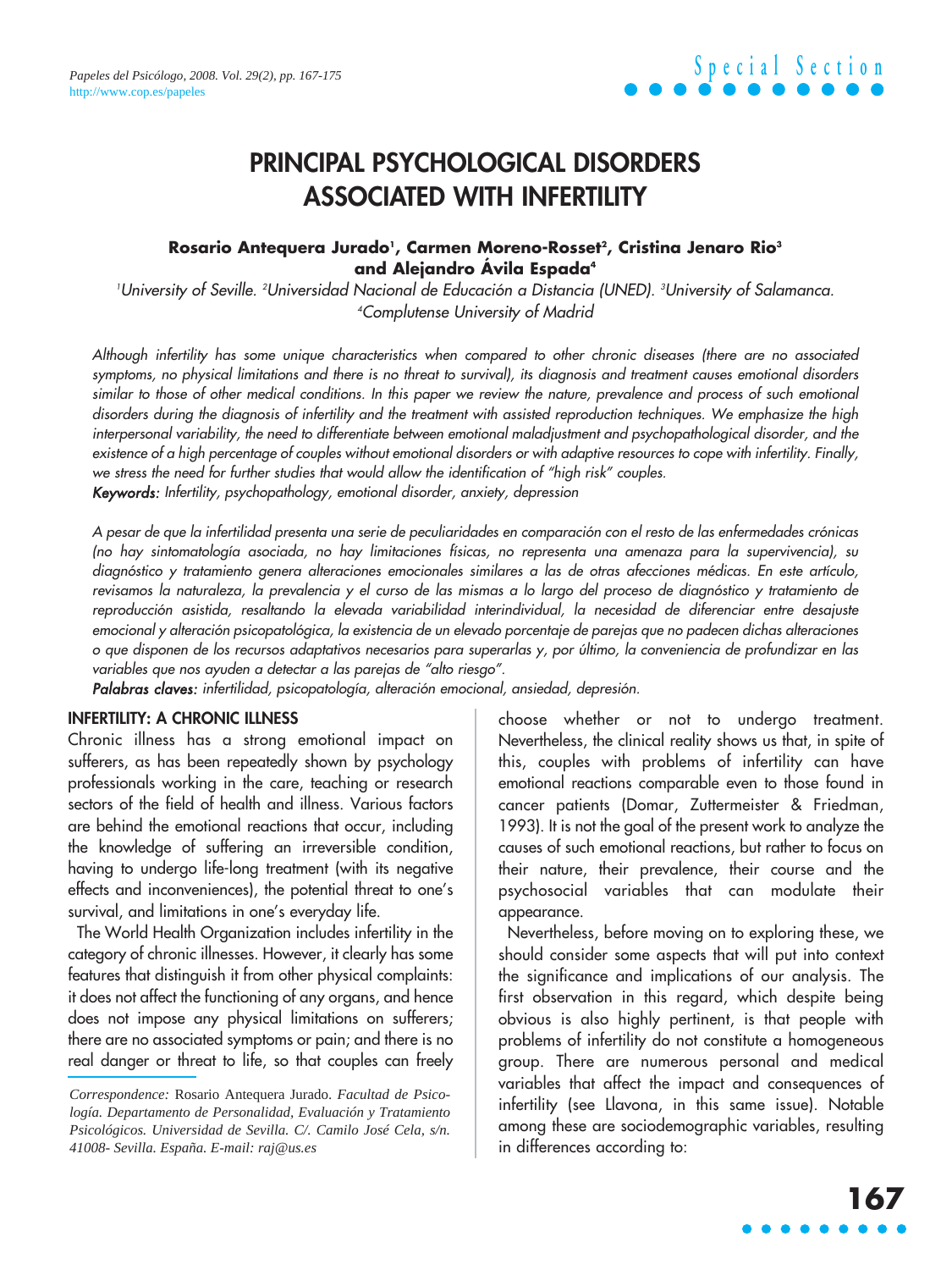- a) Gender: women find it more difficult to accept and adjust to the idea that a couple without children constitutes a family, and are more likely to have obsessive ideas about the gestation and conception of a child, with greater prevalence of anxious and depressive symptomatology.
- b) Age. In the area of assisted reproduction, time, or rather its passage, becomes a powerful stressor: couples are aware that as they get older biological fertility decreases, and consequently, as time goes on their stress levels increase (especially in the case of women) (Moreno-Rosset, Antequera, Jenaro & Gómez, 2008).
- c) The presence of other children acts as a buffer for emotional reactions to a diagnosis of infertility. However, this does not mean that couples with children who have difficulties in achieving another pregnancy may not also have negative reactions – which will be more intense if one of them is not the biological parent of the existing child or children.

Another group of factors affecting the impact of infertility concerns the nature of the problem and the characteristics of the treatment process. Type of infertility modulates the emotional impact on couples on receiving the diagnosis, with notable gender-related differences: men are found to be more affected when the diagnosis shows that they are the cause of the problem, whilst women's reactions do not depend so much on its aetiology (Dhillon, Cumming & Cumming, 2000; Nachtigall, Becker & Wozny, 1992). But for both men and women, a diagnosis of idiopathic infertility, with its high levels of uncertainty, has a qualitatively different impact from the rest. The time the couple has spent involved in the process of diagnosis and treatment is related to the levels of frustration and tension

| <b>TABLE 1</b><br><b>MODULATING VARIABLES OF THE IMPACT OF INFERTILITY</b> |                                                                                                                                                                          |
|----------------------------------------------------------------------------|--------------------------------------------------------------------------------------------------------------------------------------------------------------------------|
| Modulating variables of the impact of infertility                          |                                                                                                                                                                          |
| 1.- Sociodemographic<br>characteristics                                    | Age: with increasing age, greater<br>impact<br><b>Gender:</b> poorer adaptation among<br>women<br><b>Children:</b> impact is less if the<br>couple already have children |
| 2.- Illness and treatment<br>characteristics                               | Specific diagnosis<br>Time spent trying with treatment<br>Number of treatments undergone                                                                                 |
| 3. Multiple miscarriages                                                   |                                                                                                                                                                          |

(Moreno-Rosset, Antequera, Jenaro & Gómez, 2008), as well as to the modification of adaptive resources. Obviously, the more time has passed since the diagnosis, the more cycles of treatment the couple will have gone through, each representing a new stressor, in which the couple experience both the hope of achieving their desired goal and the negative emotions associated with failing to do so. Accordingly, they modify their expectations and their coping resources.

Finally, in relation to the variables that make infertile couples a heterogeneous group, we should mention women that suffer multiple miscarriages (two or more in succession), who constitute a population with its own distinctive characteristics. Unquestionably, the experience of successive pregnancies that do not reach full term, with miscarriages that may occur in the early months, but also even as late as 6 or 7 months, generates greater emotional impact than the inability to conceive at all. We should not forget that for the couple, and especially for the women, the zygote that begins to divide is felt, imagined and experienced as her child, so that any miscarriage that occurs is a loss of "someone who might have been". But it is also true that hope and positive expectations increase as the months of gestation go by, so that the sense of loss and subsequent reactions also increase with time.

It should be borne in mind that the reactions and emotional states of couples with problems of infertility are not static, but evolve and are modified as the treatment progresses through its different cycles. Thus, for example, the quality of the couple's emotional state on carrying out the diagnostic tests is not the same as that of their state immediately after receiving the diagnosis. Likewise, their emotional state on commencing the treatment is different from the one they are in when it fails, or when it has to be started all over again… It is precisely the characteristics of this illness (which revolve around "the desire for the nonexistent"), and of the treatment, that make the emotional reactions of these couples specific and different from those pertaining to other chronic illnesses. There emerges what could be called a "rollercoaster of emotions", with negative and positive emotions coming and going in a short period of time. In other chronic illnesses we can generally distinguish different points of adaptation to the illness, which influence the incidence or reduction of emotional alterations: the first adaptation usually occurs six months after diagnosis, and the second after a year. But in the case of infertility each new treatment represents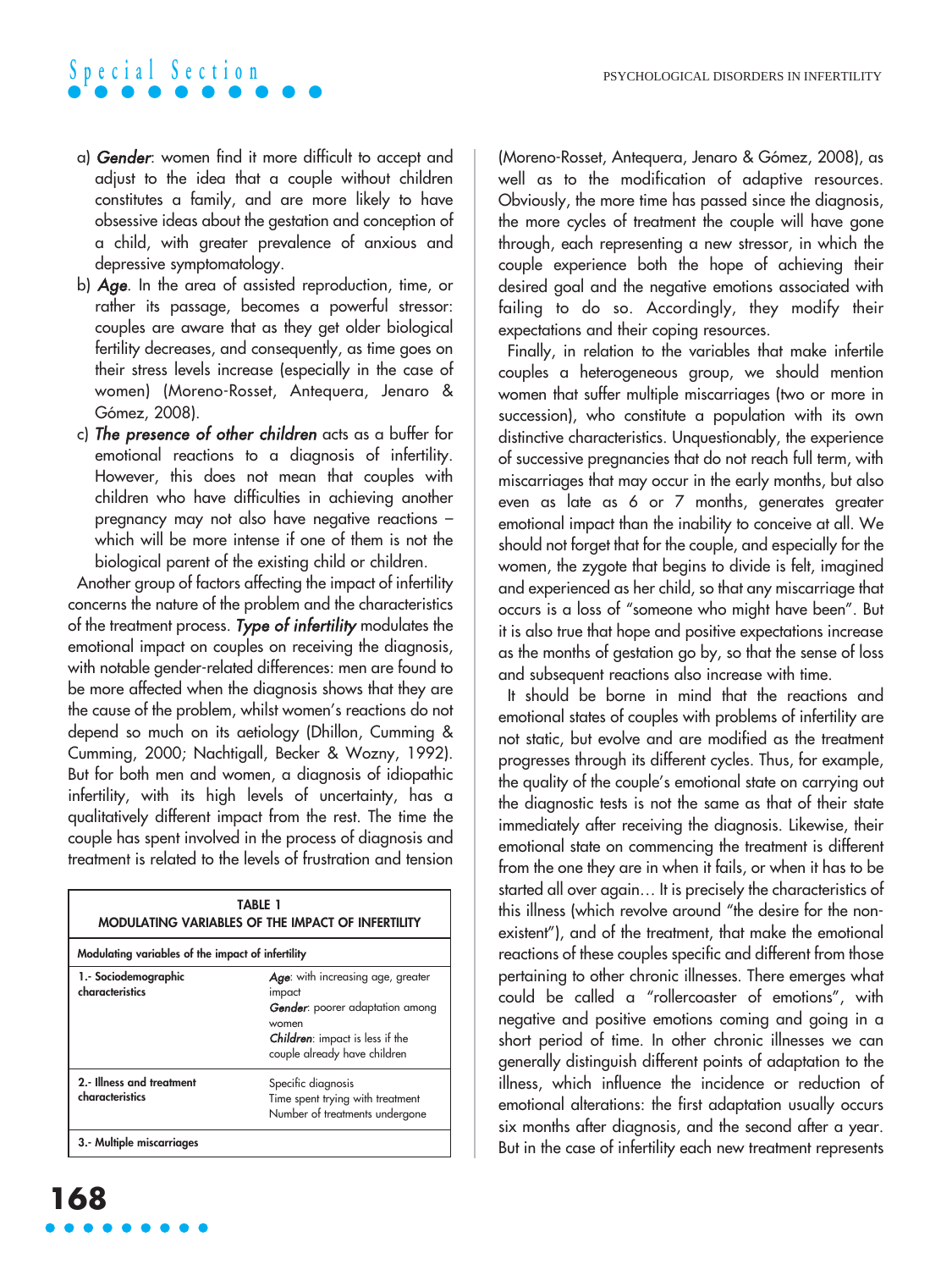a beginning, and each failure, an end. Thus, the positive expectations, hope and optimism couples present when they begin treatment give way to worry, obsession and even near-hypochondria as they await the results, and to disappointment, sadness and frustration when the treatment fails. Such alternation of emotions is repeated with each treatment cycle, generating emotional wear and tear and a peculiar, idiosyncratic type of suffering in couples with problems of infertility.

In the development of Reproductive Psychology, emotional alterations in infertile couples have been understood not only as a consequence of the illness but also as a cause, especially in so-called idiopathic infertility (that which is present despite the fact that no functional problems can be found in the female or male reproductive apparatus). Work in this area is based on psychodynamic theory, developed within psychosomatic medicine and subsequently reformulated in terms of the theoretical principles of stress (Facchinetti, Demyttenaere, Fioroni, Neri & Gennazzani, 1992). The relationship between stress and reproductive capacity was already reported by Selye (1950), who observed the appearance of ovarian atrophy in rats that had been exposed to a range of stressors. However, and although the relationship between physical stressors (such as malnutrition or lack of exercise) and the reproductive function is considered to be well demonstrated, the role played by purely psychosocial stressors has still not been fully established, due in part to difficulties in distinguishing between cause and effect (Fassino, Piero, Boggio, Piccioni & Garzaro, 2002). And this despite the well-documented clinical observations pointing to the existence of such a relationship. A pertinent example is provided by the situation of couples that have undergone assisted reproduction treatment without success, and just when they are in the middle of the adoption process or already have an adopted child, they spontaneously manage to achieve pregnancy and have a biological child. Recently, Fassino et al. (2002) re-examined the notion of a personality (made up of dimensions closely associated with emotional alterations) that predisposes to infertility. Specifically, they claim that the triad made up of high levels of anxiety and depression and a tendency for the repression of anger predicts 97% of cases of functional infertility. Such results concur with the postulates of psychosomatic theories.

#### **EMOTIONAL ALTERATIONS BEFORE THE DIAGNOSIS**

At the time of being informed of the diagnosis, and almost regardless of the type of chronic illness in question, people tend to experience emotional alterations that have been interpreted: 1) as a normal reaction, 2) as a psychopathological condition, 3) as an anticipatory reaction of grief, especially in the case of those illnesses with a terminal prognosis, and 4) as another symptom of the morbid process. It is the first two of these possibilities that have aroused the most controversy. It is common to find references to the appearance of depression and anxiety disorders in seropositive, oncological and diabetic patients, those with cardiovascular alterations, and so on (Fisher, Thorpe, Devellis & Devellis, 2007; Oxlad & Wade, 2008; Pence, Miller, Gaynes & Eron, 2007; Power, Brown & Ritvo, 2008), as well as in the infertile (Castro, Borrás, Pérez-Pareja & Palmer, 2001; Moreno-Rosset, 2000; Verhaak, Smeenk, Evers, Kremer, Kraaimaat & Braat, 2007), but what varies from author to author is the consideration of these alterations, on the one hand, as depressive or anxiety symptoms constituting a reaction and of restricted duration, or on the other, as clinical alterations. For Ibáñez (1991), this situation is the result of having ignored the emotional component of depressive states and considered them solely in their psychopathological dimension: "In general, there has been a tendency to overlook the fact that depression, either as a syndrome or as a response to certain situations, is an emotion, or at least, has a strong emotional component. This oversight appears to have led clinicians to focus more on the analysis of pathological processes of depression than on its emotional components" (p. 40).

### **TABLE 2 CONSIDERATIONS IN RELATION TO EMOTIONAL ALTERATIONS IN COUPLES IN ASSISTED REPRODUCTION Considerations in relation to emotional alterations in couples in assisted reproduction** ✔ Couples with problems of infertility do not constitute a homogeneous group  $\overline{\smash[b]{\mathsf{r}}}$  The evolution of emotional alterations is determined, at least partly, by the evolution of the treatments themselves  $\checkmark$  These alterations do not always fulfil clinical criteria that allow them to be considered as clinical entities. This has notable implications for psychological assessment and treatment  $\overline{\mathscr{C}}$  There is a not inconsiderable group of couples who present no emotional alterations at all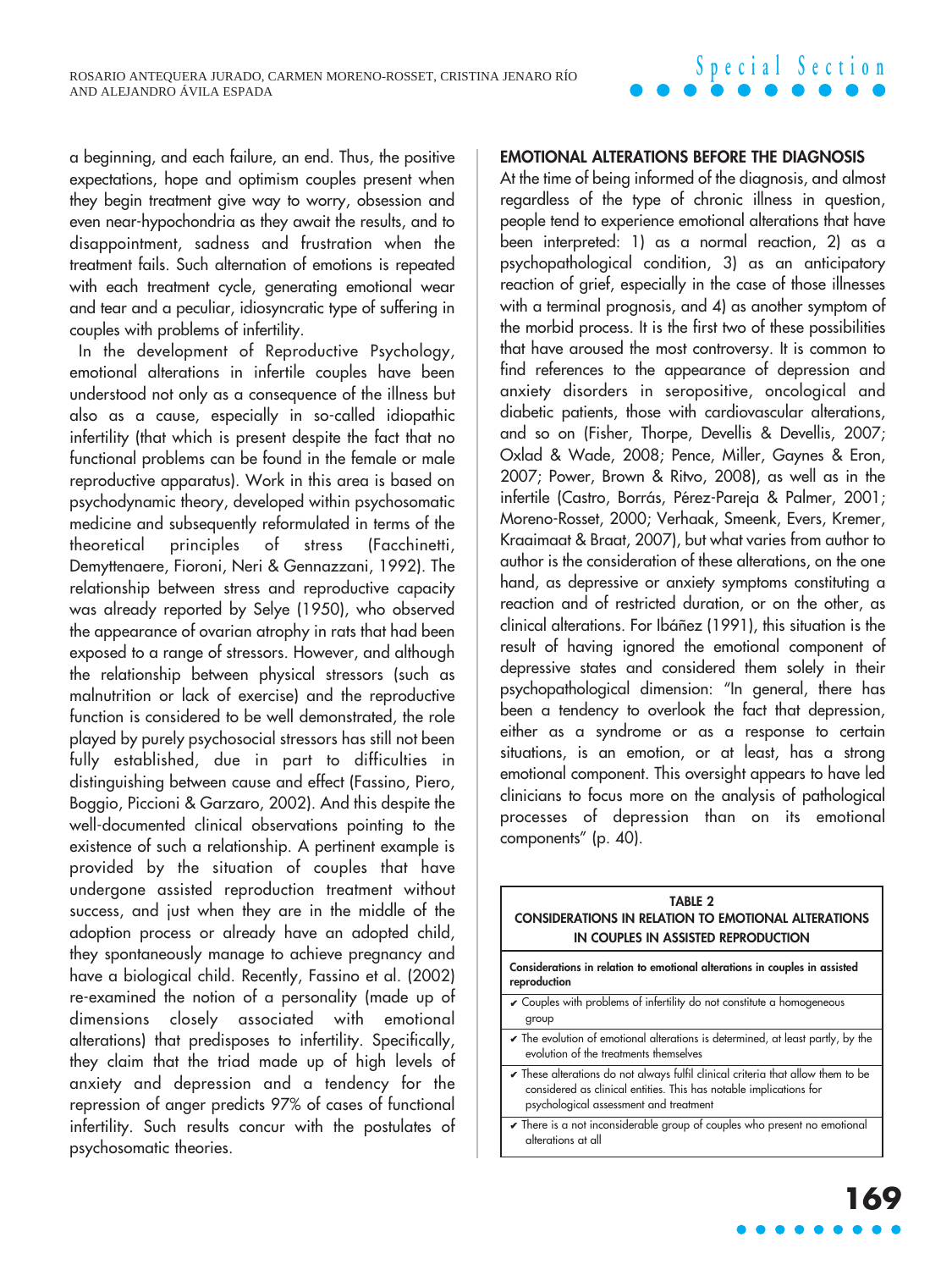Following this same line of argument, we consider the depressive and anxiety symptomatology that emerges in response to infertility diagnoses and assisted reproduction treatment to fit more appropriately into the concept of **emotional maladjustment** than that of psychopathological alteration (see, in this same issue, the work by Jenaro, Moreno-Rosset, Antequera & Flores). However, there is often confusion between the two terms in research on the issue. Thus, authors commonly refer to "depression" or "anxiety", considering them as clinical entities, when they have been detected exclusively via questionnaires and self-report measures, designed for the assessment of the intensity or modifications of emotional alterations, and therefore lacking diagnostic capacity. And even then, when the scores obtained are compared with those of the normative population, they do not always yield statistically significant differences, or at least, they do not reach the cut-off point indicative of abnormally high scores, as Llavona stresses in this same issue. Hence the crucial importance of the recent creation in Spain of the DERA (Moreno-Rosset, Antequera & Jenaro, 2008), which assesses both the negative aspects of infertility (Emotional Maladjustment, Desajuste Emocional) and the positive ones (Adaptive Resources, Recursos Adaptativos); moreover, it is validated in infertile populations, removing the possible biases involved in applying instruments with standards obtained in the general population.

But the scarcity of valid tests for applying to infertile people explains why researchers use the classic anxiety and depression questionnaires for assessing the consequences of the diagnosis and treatment of infertility, and do not tend to study positive aspects, such as psychological well-being. One study that assesses, together with the emotional repercussions, aspects of wellbeing and personality, is by Ardenti, Campari, Agazzi and Battista (1999); moreover, this study does refer to positive aspects in women receiving IVF treatments, as reflected in the following passage: "firmly anchored in reality, oriented toward the present and with a positive attitude to life; there are no signs of hypochondria or anxiety about their physical integrity. They do not display alterations in autonomy or in integration of the self, nor problems in social adjustment or communication. There are no depressive thoughts, but hopeful thoughts are present, with a balance between optimism and pessimism and adequate capacity for controlling their emotions. They do not show feelings of distress in relation to the unknown". Nevertheless, throughout their study, these authors analyze "anxiety" and its relationship with variables such as the diagnosis, the different treatment phases or the duration of the treatment processes.

Other studies (Oddens, Den Tonkelaar & Nieuwenhuyse, 1999) compare anxiety or depression levels in infertile couples with those of couples with children, concluding that there are higher levels of depressed mood in the former. Similar results were found by Ozkan and Baysal (2006) when they compared anxiety levels in a sample of infertile women with those of a control group of women with children, finding that the infertile women scored significantly higher in anxiety. The same result was found in a Spanish population by Moreno-Rosset and Martín (2008).

Chen, Chang, Tsai and Juang (2004) explored the presence of psychiatric alterations (not only anxiety and depression) in couples attending an assisted reproduction unit. One of the principal contributions of these authors is their psychopathological exploration through a diagnostic interview, and not exclusively on the basis of participants' scores on questionnaires. The results show that 40.2% of the sample presented at least one psychopathological disorder, and indeed, depression and anxiety conditions were those with the highest prevalence. Anxiety disorders were the most common (28.6% of the women in their sample), among which there was a predominance of generalized anxiety disorders (81.2%). Of comparable prevalence were mood disorders (26.8% of patients), 63.3% of which involved major depression, and the remaining 36.7% dysthymia. Another result worthy of note is the low percentage of women with psychiatric diagnosis who had sought help from mental health professionals (just 6.7%). This finding, indeed, has been highlighted in previous studies (Boivin, Scanlan & Walker, 1999). Even so, Chen et al. themselves acknowledge the possibility of cultural bias in their results, given the notable differences in the importance ascribed by the different societies to infertility.

Depression and anxiety have become clichés when we speak of the psychopathology that characterizes couples undergoing assisted reproduction. But it is also true that the published research on this topic focuses almost exclusively on the detection and study of these two kinds of alteration; few studies specify the precise moment of the psychological assessments (diagnosis, treatment phases,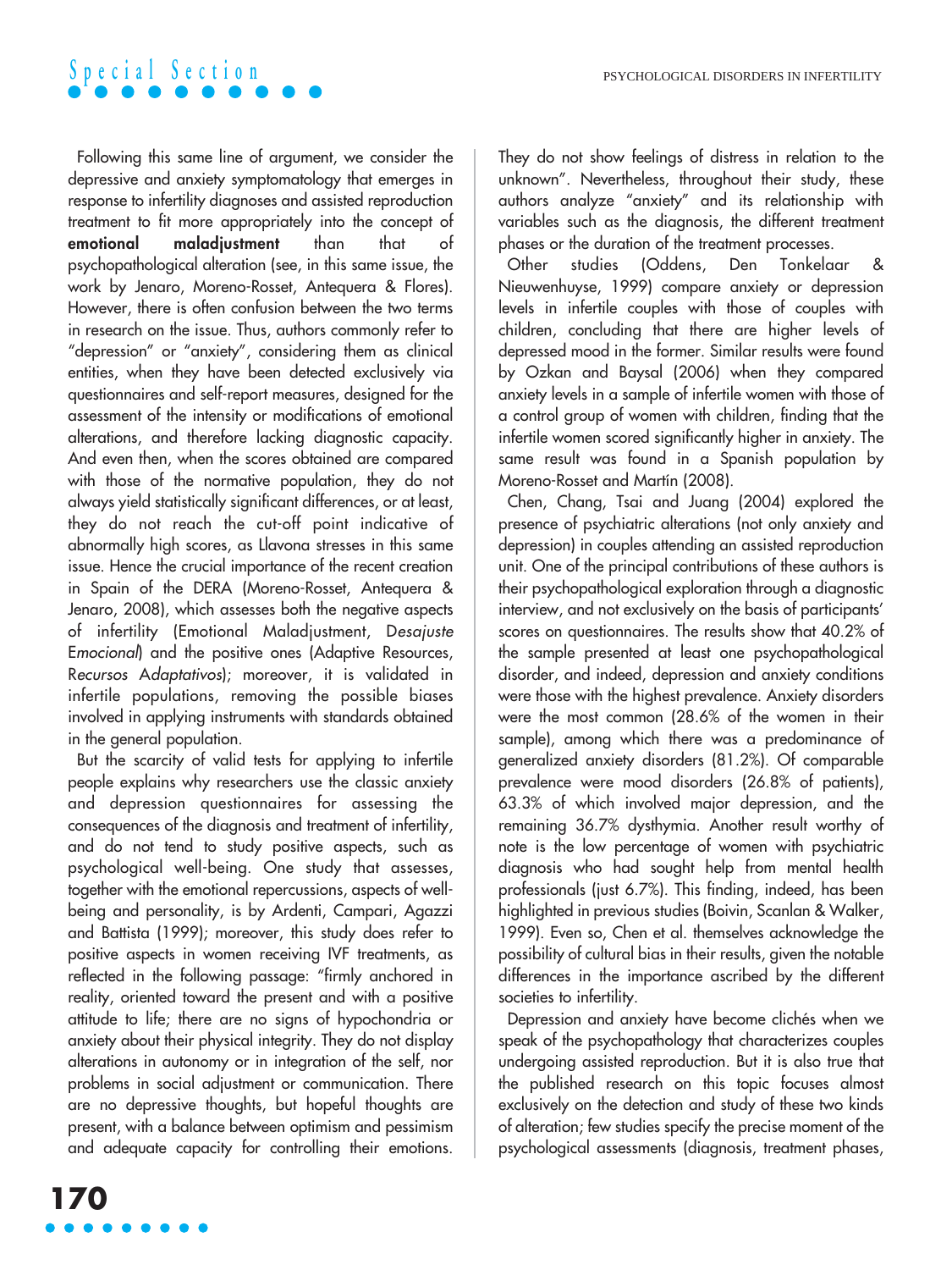results or repetitions of treatment). And of course, researchers only find what they are looking for. On performing the bibliographical search in the Medline, Serfile, CAB Health and PsycINFO databases (from 1980 to the present), the descriptors "infertility" and "psychopathology" yield 21 articles; the descriptor "personality disorder", 2 articles; "psychosis", 2 articles; "sexual disorder", 1 article; "eating disorder", 10 articles; post-traumatic stress disorder", 1 article; "anxiety", 134 articles; and "depression", 129 articles. We found no articles with the descriptors "dissociative disorder", "obsessive compulsive disorder" or "somatoform disorder".

### **EMOTIONAL ALTERATIONS DURING THE TREATMENT**

Substantial technical and medical progress has generated high (and unreal) expectations among the general population about the effectiveness of assisted reproduction treatments. At a time in history in which it is possible to clone a human being, how can it not be possible to help healthy couples have children? This type of attitude, also shared by those attending assisted reproduction units, markedly increases expectations and contributes to treatments being seen as a panacea for satisfying the desire for a child. In the initial stages of diagnosis of the illness this belief helps couples to accept and adapt to the aggressiveness of the medical procedures and to their interference in private life and everyday reality. In fact, confronting the idea of one's inability to have a biological child is more disruptive and anxiogenic than the distress deriving from the treatment itself. The treatment thus becomes a kind of complement of the patients themselves, which increases their reproductive capacity and counteracts their feelings of "inferiority of the organ" (Ardenti et al., 1999). It has also been argued that advances in assisted reproduction treatments (such as the development of in-vitro fertilization with intracytoplasmatic sperm injection (IVF-ICSI)) reduce levels of anxiety and even of depression in couples, since they increase perceptions of the potential for solving their problems and satisfying their yearning for paternity and maternity (Holter, Anderheim, Bergh & Möller, 2007)

Although there are different types of assisted reproduction treatments, the majority of the knowledge acquired by reproductive psychology relates to the consequences for and adaptation of infertile couples that are receiving in-vitro fertilization (IVF) treatment –a

treatment that can be repeated over several years in cases of successive failures. The influence of such treatment on couples' emotional state not only appears in the long term: negative emotions can develop during the application of a single cycle of IVF. Thus, in general, negative emotions increase, relative to the basal level, during puncture for the extraction of ovocytes and transfer of the embryo, and they increase even more when the cycle is unsuccessful. But if the woman does not have a sufficient number of mature ova for carrying out the puncture, so that the treatment cycle cannot be completed, then the anxiety and stress levels increase, even compared to those of the ovocyte extraction and embryo transfer phase (Slade, Emery & Lieberman, 1997).

Numerous studies have confirmed high levels of anxiety after therapeutic failure, and the appearance of suicidal thoughts has even been reported in a quarter of women undergoing assisted reproduction treatment (Baram, Tourtelot, Muecheler & Huang, 1988). The greatest emotional impact occurs after the first treatment cycle, and may persist for weeks (Newton, Hearn & Yuzpe, 1990), though both the appearance of these alterations and their intensity are determined by individual variables, such as predisposition to anxiety or the presence of depressive symptoms prior to the treatment (Ardenti et al., 1999). Nor should we overlook the potential influence of the drugs on the emergence of depressive symptoms. This is what occurs, for example, with agonists of the hormones that release gonadotropine (used for reducing lesions to the endometrium and the pain associated with endometriosis through suppression of the ovarian hormones), whose use may generate depressive conditions in percentages ranging from 23% to 54%, mood swings in 60% and reduced libido in 61%. These depressive conditions are sometimes accompanied by anxiety, or even by psychotic symptoms (TAP Pharmaceutical Inc, 1995, Zeneca Pharmaceutical, Warnock, Bundren & Morris, 2000).

Once again it is necessary to highlight gender-related differences in emotional impact and psychopathological alterations as a consequence of treatment. Men maintain better levels of emotional equilibrium than women; indeed, some studies (Dhillon et al., 2000) have even failed to detect differences in levels of emotional wellbeing between men in insemination treatment and men whose partner is expecting a baby. In reality, it would seem that emotional maladjustment is more related to the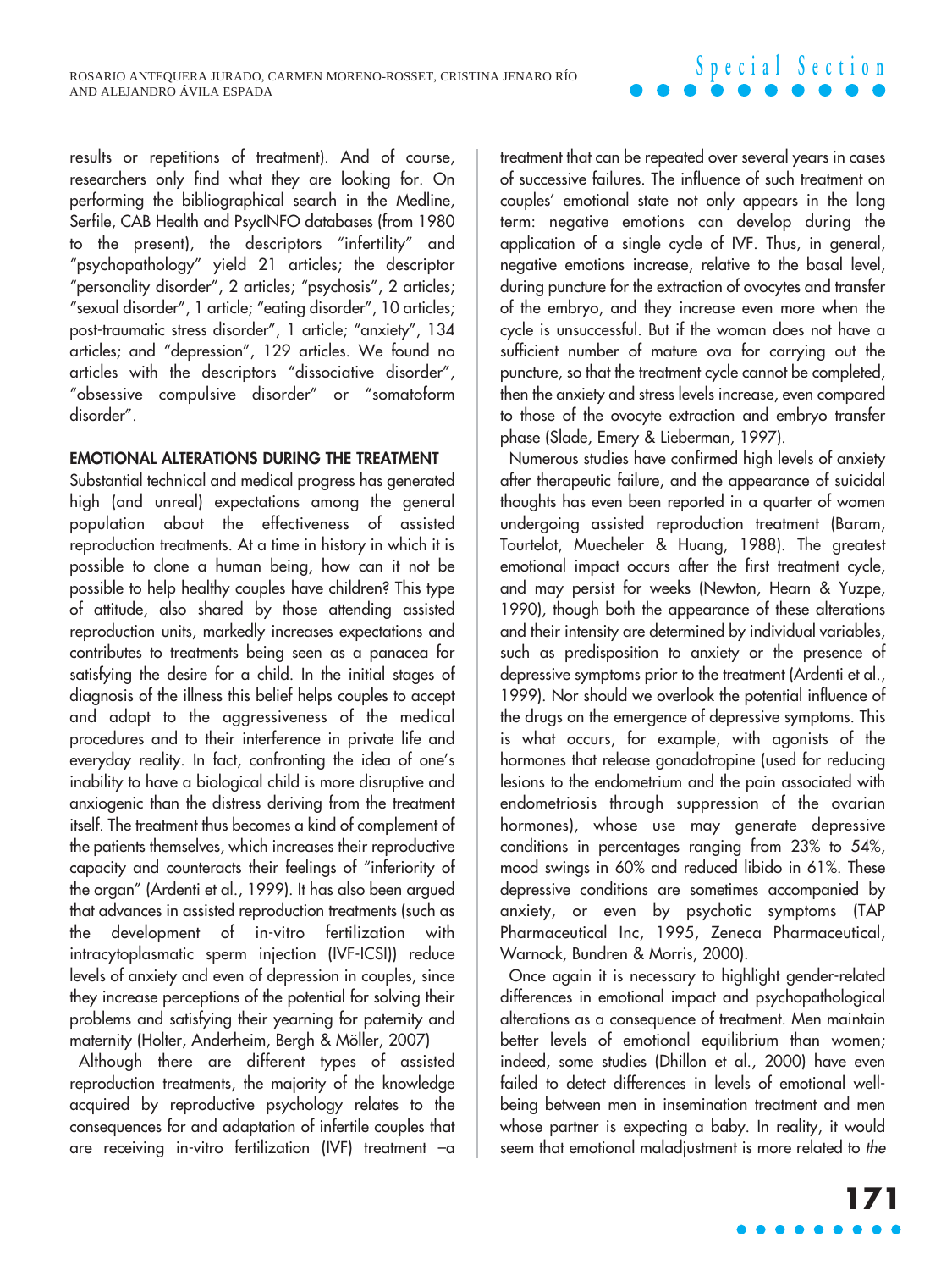perception of threat to one's masculinity or feelings of failure in role-fulfilment than to the diagnosis or the treatment (Mahlstedt, 1994). But despite the low levels of emotional alteration presented by men with infertility problems, a relatively high percentage of them (between 24% and 33%) admit, after the unsuccessful application of a treatment cycle, that it would be useful to receive psychological help and support, suggesting that infertility treatment, regardless of its role as a trigger of psychopathology, constitutes a stressful event involving considerable investment of energy and constant effort to maintain one's emotional equilibrium (Holter et al., 2007).

As far as the effects of successive treatments are concerned, it has been found that as one process succeeds another and time passes, anxiety levels progressively decrease, probably because levels of uncertainty also decrease (Anderson, Sharpe, Rattray & Irvine, 2003; Berg & Wilson, 1991, Boivin et al., 1999).

Little information is available on long-term adaptation or the persistence of emotional alterations in couples that do not achieve gestation. Of considerable relevance in this regard is the work carried out by Wirtberg, Möller, Hogström, Tronstad and Lalos (2007), who interviewed 14 women who, 20 years after having undergone assisted reproduction treatment, did not have children. In reporting their results, the authors themselves remark on the intensity of emotions and the vividness with which, despite the time elapsed, the women remembered the assisted reproduction process. Curiously, the negative emotions were still present, together with the feeling of being "incomplete" and of some sense of social stigma, even though the impossibility of "being a mother" had been displaced by the impossibility of "being a grandmother".

Emotional maladjustment not only constitutes a consequence of assisted reproduction treatments, but is also related to their degree of success. Thus, there is a concatenation of cause-effect relationships in which the treatments generate emotional alterations, which in turn influence the success or failure of the therapy. Diverse models have been developed for determining which variables predict the success of treatments, even if the majority of them include almost exclusively biological and medical variables, such as age, duration of the illness, previous gestations or type of infertility (Templeton, Morris & Parslow, 1996). Models rarely include psychological variables, and there are contradictory results about which emotional state plays the most determinant role. Thus, Smeenk, Verhaak, Eugster, Van Minnen, Zielhuis and Braat (2001) conclude that although both depression and anxiety contribute to the prediction of pregnancy, anxiety has greater discriminatory power than depression, whilst Thiering, Beaurepaire, Jones, Saunders and Tennant (1993) consider depression to be a better predictor than anxiety. This disparity is probably a consequence of methodological biases (due to sample composition, the assessment instruments employed or the medical variables included). In our view, the determining factor is the phase of the treatment that the couple is going through.

In any case, there is sufficient evidence about the mechanisms through which stress affects fertility: indirectly, through alterations in sexual relations, or directly, through the autonomic nervous system, the endocrine system and the immune system (Johnson, Kamilaris, Chrousos & Gold, 1992; Meyerhoff, Oleshansky, Kalogeras, Mougey, Chrousos & Granger, 1990). More information on the relationship between stress and infertility can be found in the article by Campagne in this special issue.

### **EMOTIONAL ALTERATIONS DURING PREGNANCY AND REARING**

Paternity and maternity constitute a period of inter and intra-personal changes, which can lead to the emergence of unexpected conflicts (Repokari et al., 2007). One of the most significant changes for the dynamic of the couple is the transition from dyad to triad (Perren, von Wyl, Simoni, Stadlmayr, Buergin & von Klitzing, 2003). Bearing in mind that the birth of a child brings with it, in all cases, a period of stress and adaptation, it is difficult to distinguish the emotional consequences that appear in couples who conceive thanks to assisted reproduction treatments from those present in couples who conceive naturally. It is common, moreover, for such couples to be in the older age bracket, and to have more than one child, and these factors set them apart from the mean populational profile. Thus, the symptoms presented by couples who have twins or triplets after assisted reproduction treatment do not differ significantly from those of other couples who have multiple births (Ellison & Hall, 2003). Also, as in the general population, multiple-birth mothers with antecedents of infertility present more depressive symptoms than infertile couples with a single child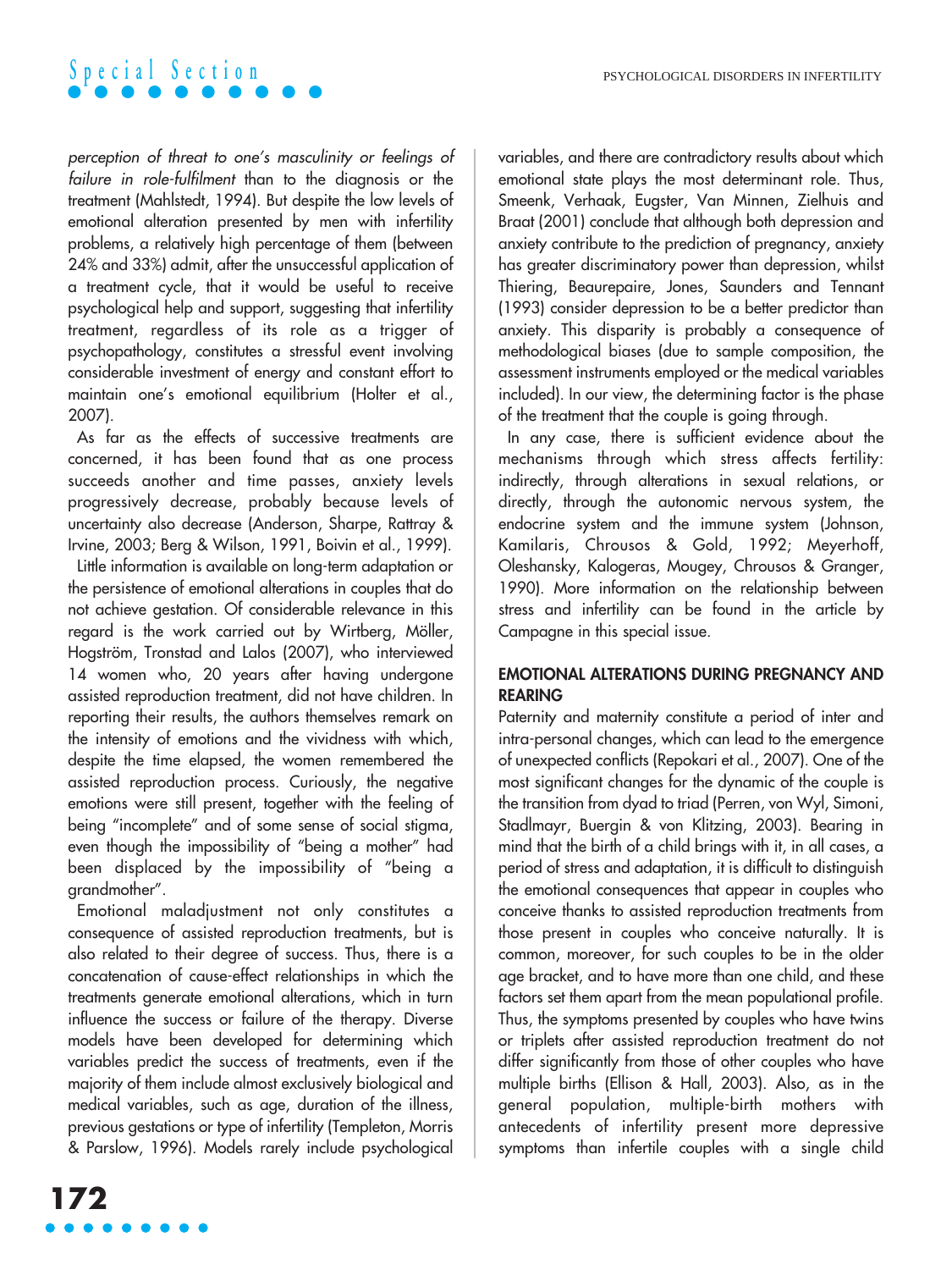(Glazebrook, Sheard, Cox, Oates & Ndukwe, 2004)

Miscarriages tend to occur in 20%-25% of couples who receive assisted reproduction treatment (Wilcox, Baird & Weinberg, 1999), a figure that increases in women over 35 or where previous miscarriages have occurred (Pezeshka, Feldman, Stein, Lobel & Grazi, 2000). Miscarriages constitute one of the most traumatic events in assisted reproduction treatments and in the experience of maternity and paternity. Couples suffering multiple miscarriages present high levels of depression and anxiety (Beutel, Willner, Deckardt, Von Rad & Weiner, 1996; Janssen, Cuisinier, Hoogduin & De Graauw, 1996), which persist over time (Broen, Moum, Bodtker & Ekeberg, 2005) and which increase vulnerability to the development of major depression (Bernazzani & Bifulco, 2003; Franche & Mikail, 1999).

Finally, we should like to stress the need to bear in mind the existence of couples who present adequate levels of adaptation to the infertility diagnosis and to assisted reproduction treatments, and who either experience no types of alteration at all or manage to cope with them successfully. It would therefore appear necessary to continue exploring the variables that can help us to identify couples who may be more at risk of suffering emotional alterations, and who should constitute a priority target for psychotherapeutic intervention.

#### **REFERENCES**

- Anderson, KM., Sharpe, M., Rattray, A. & Irvine, DS. (2003). Distress and concerns in couples referred to a specialist infertility clinic. Journal of Psychosomatic Research, 54, 353-355.
- Ardenti, R., Campari, C., Agazzi, L. & Battista, G. (1999). Anxiety and perceptive functioning of infertile women during in-vitro fertilization; exploratory survey of an Italian sample. Human Reproduction, 14, 3126- 3132.
- Baram, D., Tourtelot, E., Muecheler, E. & Huang, K. (1988). Psychosocial adjustment following unsuccessful in vitro fertilisation. Journal of Psychosomatic Obstetric Gynaecology, 9, 181-190.
- Berg, BJ. & Wilson, JF. (1991). Psychological functioning across stages of treatment for infertility. Journal of Behavioral Medicine, 14, 11-26
- Bernazzani, O. & Bifulco, A. (2003) Motherhood as a vulnerability factor in major depression: the role of negative pregnancy experiences. Social Science and

Medicine, 56, 1249-1260.

- Beutel, M., Wilner, H., Deckardt, R., Von Rad, M. & Weiner H. (1996). Similarities and differences in couples' grief reactions following a miscarriage: results from a longitudinal study. Journal of Psychosomatic Research, 40, 245-253.
- Boivin, J., Scanlan, LC. & Walker, SM. (1999). Why are infertile patients not using psychosocial counseling? Human Reproduction, 14, 1384-1391.
- Broen, A., Moum, T., Bodtker, A. & Ekeberg, O. (2005). The course of mental health after miscarriage and induced abortion: a longitudinal, five year follow-up study. British Medical Care Medicine, 3, 18.
- Castro, C., Borrás, C., Pérez-Pareja, F.J. & Palmer, A.L. (2001). Respuestas emocionales en mujeres que se encuentran en tratamiento de reproducción asistida [Emotional responses in women in assisted reproduction treatment]. Ansiedad y Estrés, <sup>7</sup> (2-3), 283-291.
- Chen, TH., Chang, SP., Tsai, CF. & Juang, KD. (2004). Prevalence of depressive and anxiety disorders in an assisted reproductive technique clinic. Human Reproduction, 9, 2313-2318.
- Dhillon, R., Cumming, CE. & Cumming, DC. (2000). Psychological well-being and coping patterns in infertile men. Fertility and Sterility, 74, 702-706.
- Domar, AD., Friedman, R. & Zuttermeister, PC. (1999). Distress and conception in infertile women: a complementary approach. Journal of American Medical Women's Association (1972), 54 (4), 196- 199.
- Domar, AD., Zuttermeister, PC. & Friedman, R. (1993). The psychological impact of infertility: a comparison with patients with other medical conditions. Journal of Psychosomatic Obstetric and Gynaecology, 14, 45- 52.
- Ellison, MA. & Hall, JE. (2003). Social stigma and compounded losses: quality of life issues for multiplebirth families. Fertility and Sterility, 80, 405-414.
- Facchinetti, F., Demyttenaere, K., Fioroni, L., Neri, I. & Genazzani AR. (1992) Psychosomatic disorders related to gynecology. Psychotherapy and Psychosomatics, 58, 137-154.
- Fassino, S., Piero, A., Boggio, S., Piccioni, V. & Garzaro, L. (2002). Anxiety, depression and anger suppression in infertile couples: a controlled study. Human Reproduction, 17, 2986-2994.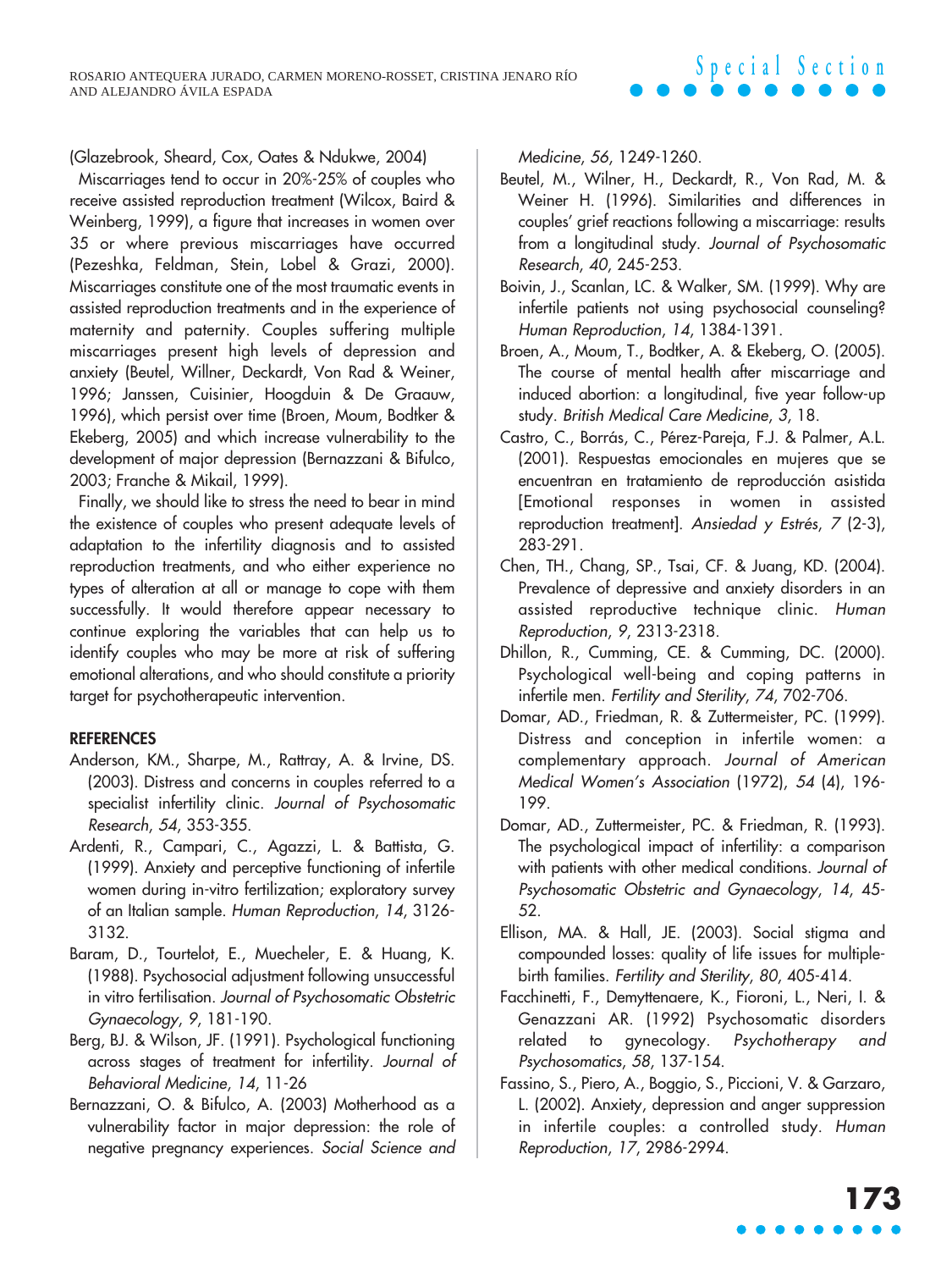- Fisher, EB., Thorpe, CT., Devellis, BM. & Devellis, DF. (2007). Healthy coping, negative emotions, and diabetes management. A systematic review and appraisal. Diabetes Education, 33, 1104-1106.
- Franche, RL. & Mikail, SF. (1999). The impact of perinatal loss on adjustment to subsequent pregnancy. Social Science and Medicine, 48, 1613-1623.
- Glazebrook, C., Sheard, C., Cox, S., Oates, M. & Ndukwe, G. (2004). Parenting stress in first-term mothers or twins conceived after in vitro fertilization. Fertility and Sterility, 81, 505-511.
- Holter, H., Anderheim, L., Bergh, C. & Möller, A. (2007). The psychological influence of gender infertility diagnoses among men about to start IVF or ICSI treatment using their own sperm. Human Reproduction, 22, 2559-2565.
- Ibáñez, E. (1991). Reflexiones sobre la relación entre depresión y cáncer [Reflections on the relationship between depression and cancer]. In E. Ibáñez (ed): Psicología de la salud y estilos de vida [Health Psychology and Lifestyles]. Valencia: Promolibro.
- Janssen, H., Cuisinier, M., Hoogduin, K. & De Graauw, K. (1996). Controlled prospective study on the mental health of women following pregnancy loss. American Journal of Psychiatry, 153, 226-230.
- Johnson, EO., Kamilaris, TC., Chrousos, GP. & Gold, PW. (1992). Mechanism of stress: a dynamic overview of hormonal and behavioral homeostasis. Neuroscience Biobehavioral Review, 16, 115-130.
- Kee, BS., Jung, BJ. & Lee, SH. (2000). A study on psychological strain in IVF patients. Journal of Assisted Reproduction Genetics, 17, 445-448.
- Mahlstedt, PP. (1994). Psychological issues of infertility and assisted reproductive technology. Urology Clinical of North America, 21, 557-566.
- Meyerhoff, JL., Oleshansky, MA., Kalogeras, KT., Mougey, EH. Chrousos, GP. & Granger, LG. (1990). Neuroendocrine responses to emotional stress: possible interactions between circulating factors and anterior pituitary hormone release. Advances in Experimental and Medical Biology, 274, 91-111.
- Moreno-Rosset, C. (2000). Ansiedad y Depresión: Principales trastornos asociados a la Infertilidad [Principal disorders associated with infertility]. Informació Psicològica, Revista Quatrimestral del Collegi Oficial de Psicòlegs del País Valencià, 73, 12-19. Moreno-Rosset, C., Antequera, R. & Jenaro C. (2008).

DERA. Cuestionario de Desajuste Emocional y Recursos Adaptativos en infertilidad [Emotional Maladjustment and Adaptive Resources in Infertility Questionnaire]. Premio TEA Ediciones 2007. Madrid: TEA Ediciones, S.A.

- Moreno-Rosset, C., Antequera, R., Jenaro, C. & Gómez, Y. (2008). La Psicología de la Reproducción: la necesidad del psicólogo en las Unidades de Reproducción Humana [Reproductive Psychology: the need for the psychologist in Human Reproduction Units]. Clínica y Salud (in press).
- Moreno-Rosset, C. & Martín, M.D. (2008). La ansiedad en parejas fértiles e infértiles [Anxiety in fertile and infertile couples]. Ansiedad y Estrés, <sup>14</sup> (in press).
- Nachtigall, RD., Becker, G. & Wozny, M. (1992). The effects on gender-specific diagnosis on men's and women's response to infertility. Fertility and Sterility, 57, 113-121.
- Newton, CR., Hearn, MT. & Yuzpe, AA. (1990). Psychological assessment and follow-up after in vitro fertilization; assessing the impact of failure. Fertility and Sterility, 54, 879-886.
- Oddens, BJ., Den Tonkelaar, I. & Nieuwenhuyse, H. (1999) Psychosocial experiences in women facing fertility problems. A comparative survey. Human Reproduction, 14, 255-261.
- Ozkan, M. & Baysal, B. (2006). Emotional distress of infertile women in Turkey. Clinical and experimental obstetrics and gynecology, <sup>33</sup> (1), 44-46.
- Oxlad, M. & Wade, TD. (2008). Longitudinal risk factors for adverse psychological functioning six months after coronary artery bypass graft surgery. Journal of Health Psychology, 13, 79-92.
- Pence, BW., Miller, WC., Gaynes, BN. & Eron, JJ. (2007). Psychiatric illness and virologic reponse in patients initiating highly active antiretroviral therapy. Journal of Acquired Immune Deficit Syndrome, 44, 159-166.
- Perren, S., von Wyl, A., Simoni, H., Stadlmayr, W., Buergin, D. & von Klitzing K. (2003). Parental psychopathology marital quality and the transition to parenthood. American Journal of Orthopsychiatry, 73, 55-64.
- Pezeshka, K., Feldman, J., Stein, DE., Lobel, SM. & Grazi RV. (2000). Bleeding and spontaneous abortion after therapy for infertility. Fertility and Sterility, 74, 504- 508.